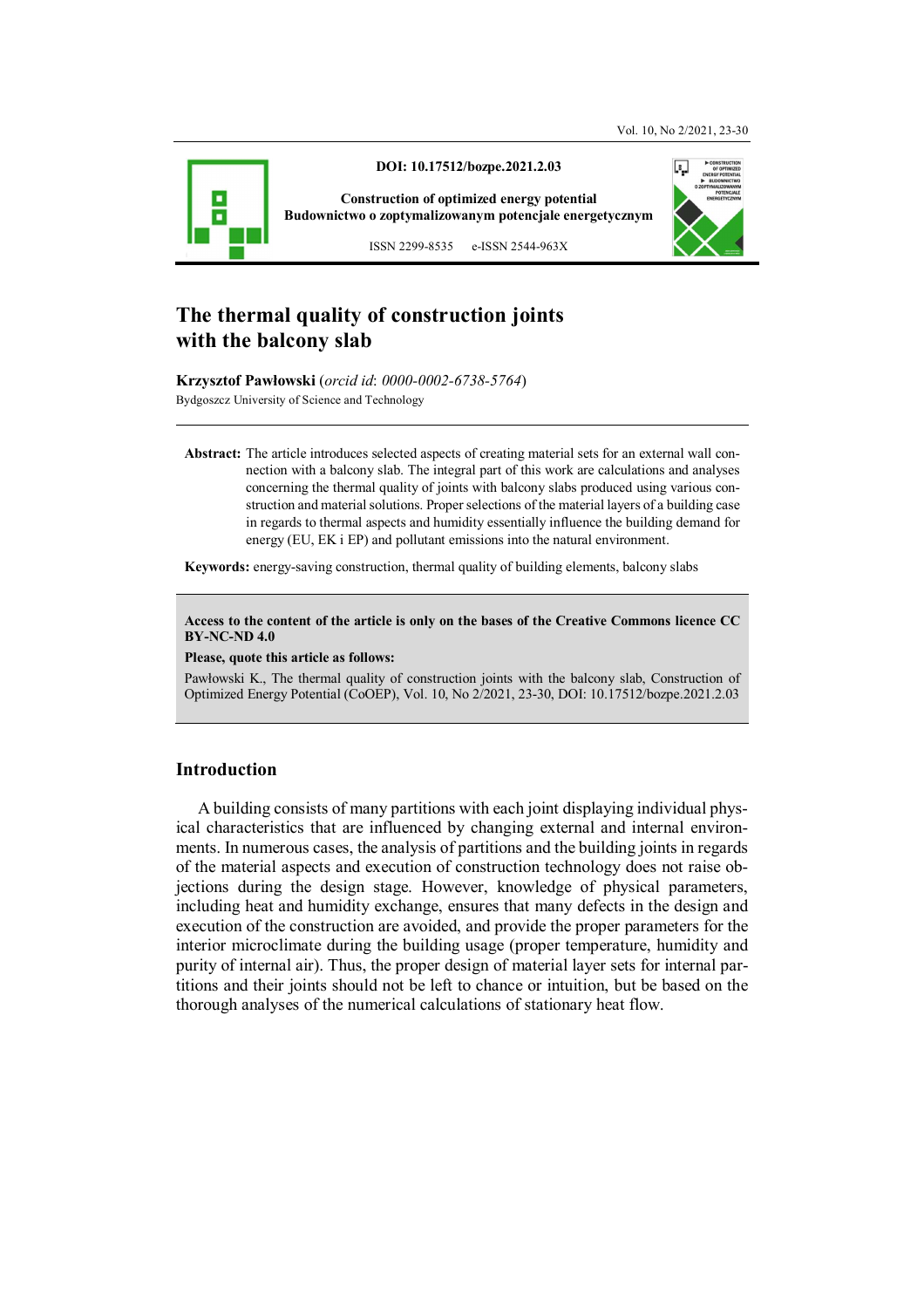The thermal quality of building casing elements (planar building partitions (1D) and their construction joints (2D) and (3D)) are impacted by the following calculation parameters:

- heat transfer coefficient of a partition in a one-dimension field  $(1D) U / U(1D)$ ,  $W/(m^2 \cdot K),$
- heat flux flowing through a building joint (thermal bridge in 2D or 3D fields) Φ, W,
- linear coefficient of the heat transfer of a heat bridge in 2D field) Ψ, W/(m · K), branch coefficient of heat transfer for a single part of a joint, e.g. for wall joint with a balcony slab ( $\Psi_{g}$ . – in reference to the upper part of joint,  $\Psi_{d}$ . – in reference to the lower part of joint),
- spot coefficient of heat transfer of a heat bridge in a 3D field X, W/K,
- heat transfer coefficient of a partition with linear heat bridges  $(2D) U(2D)$ ,  $W/(m^2 \cdot K),$
- minimum temperature on the internal surface of a partition in a heat bridge (2D) and  $(3D) - t_{min,(2D)} / t_{min,(3D)}$ , °C,
- temperature factor  $f_{Rsi(2D)} / f_{Rsi(3D)}$  [-], defined on  $t_{min.(2D)}/t_{min.(3D)}$ .

The principal change in thermal protection of buildings (Regulation) and change in maximum values of heat transfer value  $U_{c(max)} / U_{(max)}$  for single external partitions for example external walls, windows, and roofs. In many cases the solution is limited to the definition of heat transfer through a flat construction partition in a 1D field, without concerning heat transfer in a 2D field. But the real field of heat transfer is usually an external partition that is part of a building as a whole, thus it is connected with a system of joints and binding partitions (ceiling, external or internal walls or floor on the ground).

Unfortunately, regulations do not specify limit requirements for heat loss through construction joints – 2D and 3D bridges, because the limit values were not set for the maximum value of linear heat transfer  $\Psi_{\text{max}}$  [W/(m · K)]. According to definition values of  $\Psi$ , these are treated as correction coefficients for calculating 1D heat loss, with which the geometrical aspect (defined by assumption of measurements), should be taken into account similarly as an extension of heat flux. The example classification of heat bridge influence depending on the value of linear heat transfer  $\Psi$  is given in Table 1.

| Influence of classes of heat bridge based on evaluation of $\Psi$ coefficient |                                    |                                    |                       |  |  |  |  |
|-------------------------------------------------------------------------------|------------------------------------|------------------------------------|-----------------------|--|--|--|--|
| C1                                                                            |                                    | C <sup>3</sup>                     | C <sub>4</sub>        |  |  |  |  |
| $\Psi_{i,e}$ < 0.1                                                            | $0.1 \leq \Psi_{\rm ie} \leq 0.25$ | $0.25 \leq \Psi_{\rm ie} \leq 0.5$ | $\Psi_{i.e} \ge 0.50$ |  |  |  |  |
| negligible                                                                    | little influence                   | big influence                      | very big influence    |  |  |  |  |

**Table 1.** Classification of a heat bridge impact on heat loss – own research based on (Wouters et al., 2004)

According to (Guidance by NFOSiGW) the limiting of heat loss through the building casing of a low energy building can be reached by verification of construction joints (heat bridges) in fulfilment of the criterion:  $\Psi \leq \Psi_{\text{(max)}}$ , where:  $\Psi$  – value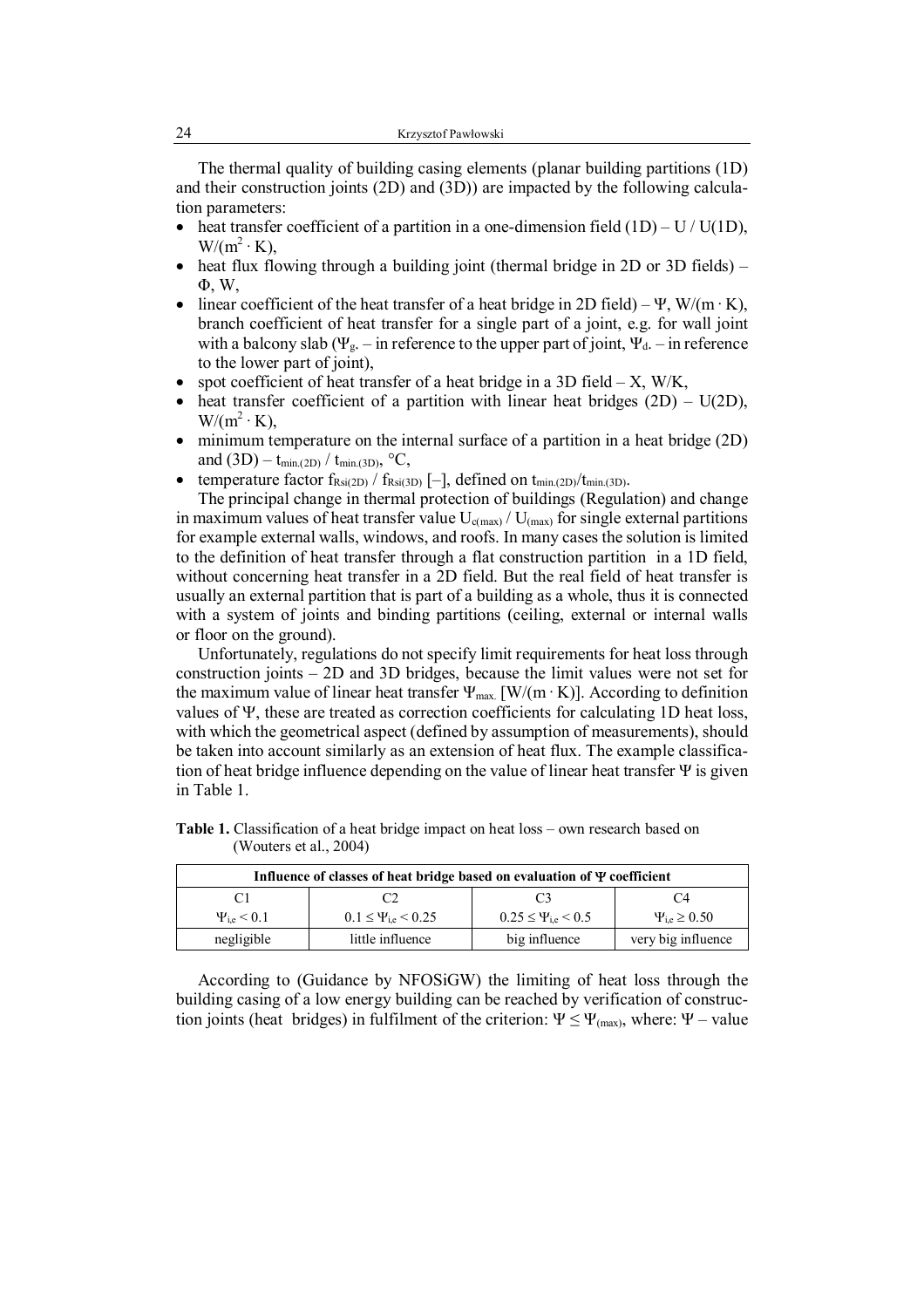of linear coefficient of heat transfer for the selected heat bridge,  $W/(m \cdot K)$ ,  $\Psi_{\text{max}}$  – limit value of the linear coefficient of heat transfer for the selected heat bridge, W/(m·K) (for the NF40 standard –  $\Psi_{(max)} = 0.10$  W/(m·K), and for the joint of an external wall with a balcony slab  $\Psi_{(max)} = 0.20$  W/(m·K); for the NF15 –  $\Psi_{(max)}$  $= 0.01$  W/(m  $\cdot$  K)). However, the value of  $\Psi$  coefficient should not always be the only parameter which evaluates the quality of a heat bridge. A significant value of Ψ coefficient does not mean automatically that the heat bridge is essential.

The fulfilment of the criterion in order to avoid the risk of surface condensation (development of mould and mould fungi):  $f_{Rsi(2D)}/f_{Rsi(3D)} \ge f_{Rsi(kryt)}$ , requires a definition of the value  $f_{Rsi.(2D)}/f_{Rsi.(3D)}$  based on the minimal temperature on the internal surface of the partition at the heat bridge (2D)/(3D)  $t_{min,(2D)}/t_{min,(3D)}$ , °C, and the value of f<sub>Rsi.(kryt.)</sub> concerning parameters of internal and external air (humidity and temperature). The maximum value from 12 months for Bydgoszcz was  $f_{Rsi(max)} = f_{Rsi,(krvt)} =$  $= 0.785$  (February). This means that during the year, to avoid surface condensation,  $f_{\text{Rsi.}(2D)}$  should stay above 0.785.

In this work there is an analysis of the physical parameters of an external wall joint with a balcony slab using different design solutions and materials.

## **1. Design of the physical parameters of construction joints with a balcony slab**

A balcony is an open-air construction and architectural element that often protrudes from the façade of a building. The construction and material used for a balcony depends on many factors (for example load, user safety, architectural aspects). Figure 1 shows diagrams of balcony constructions: cantilevered, hanging and added).



**Fig. 1.** Diagrams of balcony construction (own study based on Grudzińska, 2011)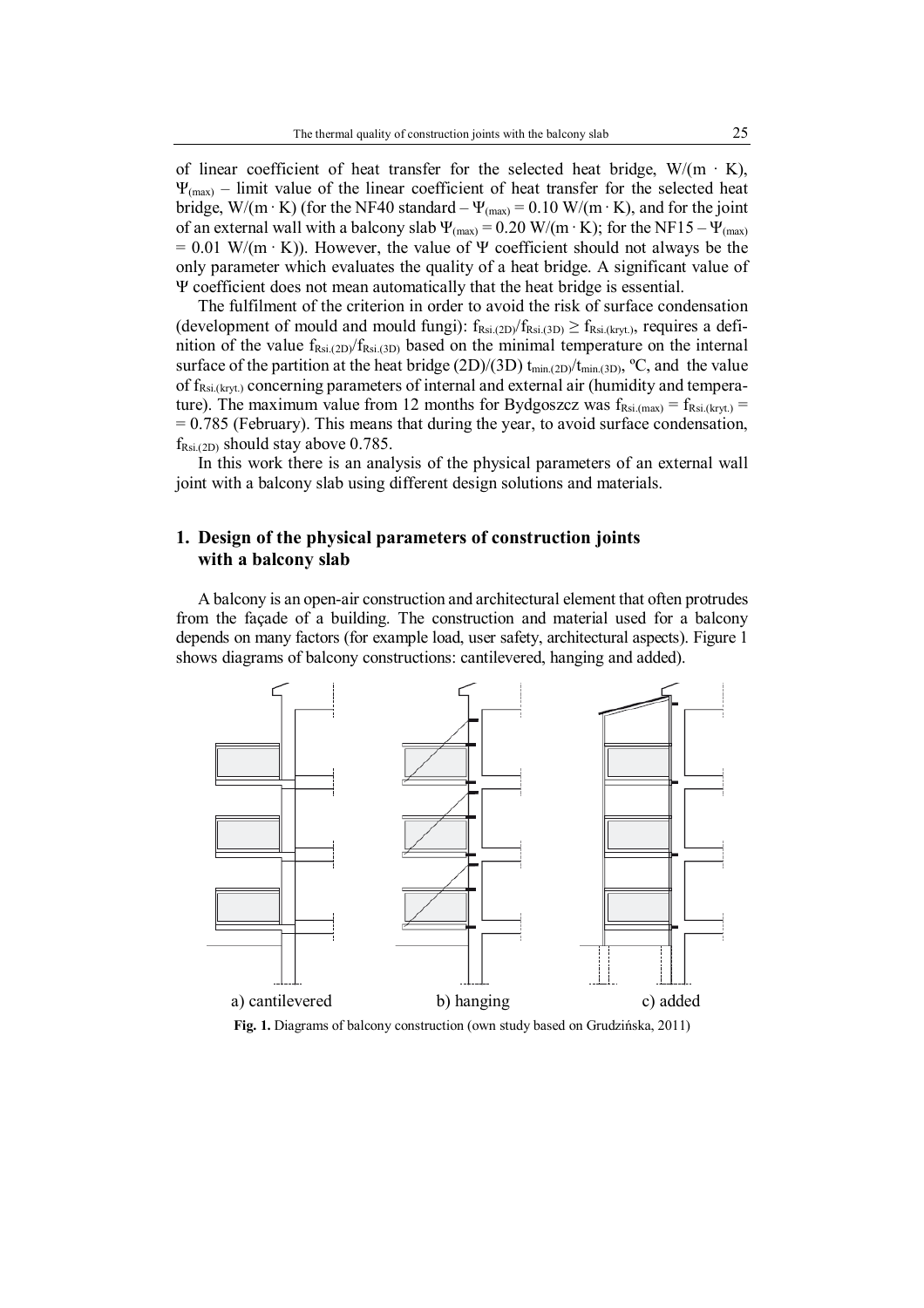Cantilevered balconies are used when extension is about 1.5 m, or when load is significant. The slab thickness is from 8 to 12 cm (it can be constant or various).

Hanging balconies are fixed to construction walls by steel lines or support constructions with braces and beams from underneath. They do not need additional foundations, but they weigh down the building walls.

Balconies that are added later to the building and that located on their own foundations, which may be in the form of transverse solid walls or lighter steel or ferroconcrete poles, do not weigh down the building walls but are connected with anchors made of steel shapes. This maintains the stability of the structure and transfers horizontal load resulting from wind. It must be stressed that with such a solution, there does not occur a break in thermal insulation of the external wall (Grudzińska, 2011). The main problem in designing a balcony joint with an external wall is maintaining thermal insulation. Limitation of this heat bridge (2D) can be obtained by:

- supporting the balcony slab on ferroconcrete or steel cantilevers anchored in a ring beam,
- using added balconies,
- use of isothermal links.

Using bent steel sheets in balcony links as support (instead of rods as in most other solutions of this type) enables the increase of the thermal insulation thickness of the TIPOMEGA® system to 16 cm (Fig. 2). The balanced thermal conductivity of one running meter of an isothermal link depends on its thickness (8 cm, 12 cm, 16 cm), height (16-24 cm) and percentage of steel  $\lambda = 0.055 - 0.258$  W/(m · K).



**Fig. 2.** Elements of an isothermal link system (source: www.tipomega.eu)

For the analyses, three basic calculation variants were selected:  $I -$  balcony slab cuts the thermal insulation layer, II – balcony slab supported by two ferroconcrete beams, III – connection of external wall with a balcony slab using an isothermal link (Figs. 3-5).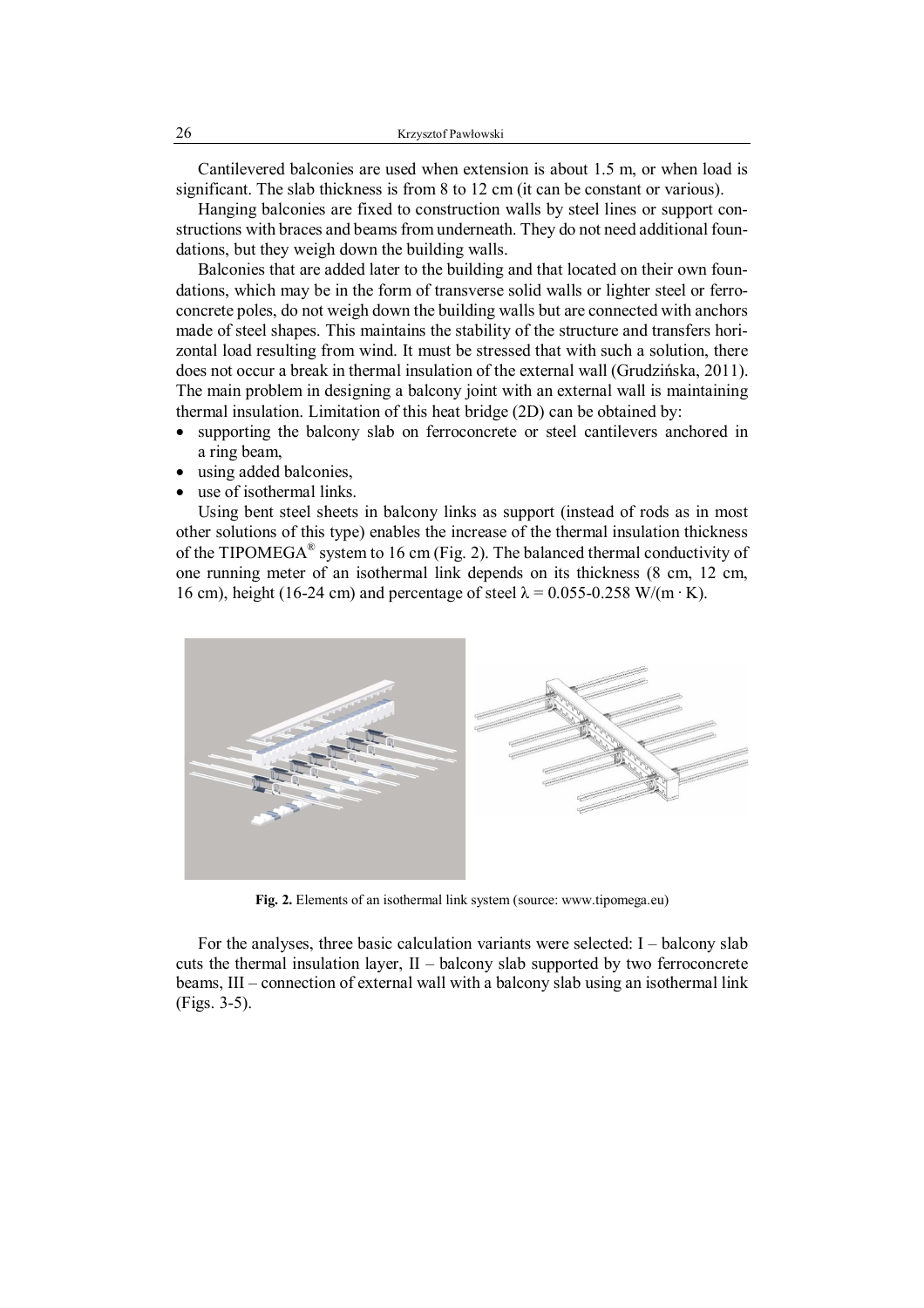

**Fig. 5.** Joint of external wall with a balcony slab (variant III) (*own study*)

When calculating heat loss through a part of a building casing, you need to use branch (partial) values of the heat transfer coefficient Ψ. Usually, values of the coefficient Ψ are given that concern the total additional heat loss through a bridge.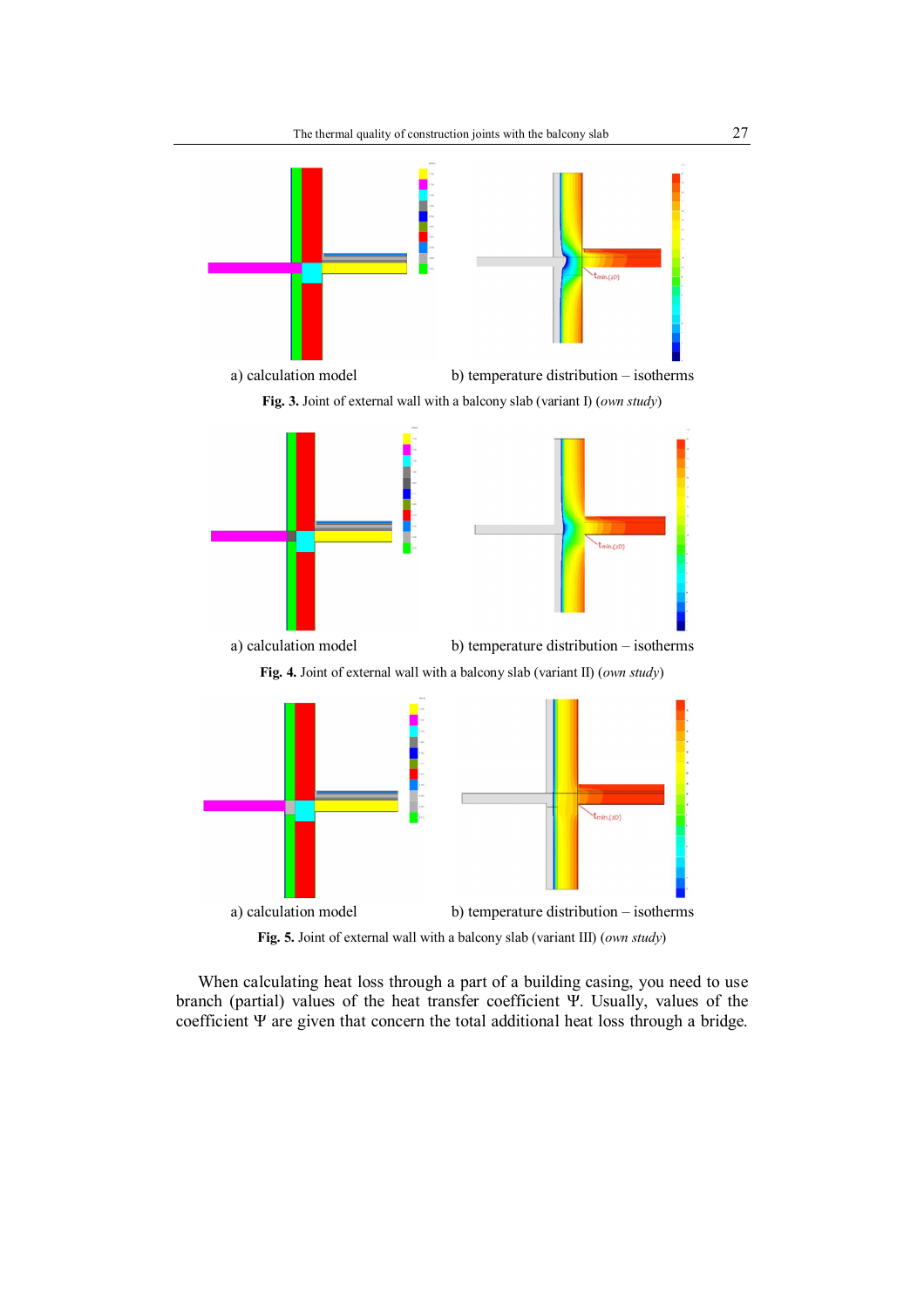In order to resolve the thermal calculation concerning particular parts of a building correctly, for example in a particular external wall, the coefficient values of  $\Psi$  must be divided for appropriate joint branches participating in heat loss. The calculation procedure for the branch heat transfer coefficient Ψ consists of:

- separating the internal branches of a heat bridge, assigning initial and limit conditions,
- calculation (numerical), using computer software, of the heat flux flowing through separated branches (parts) of a bridge,
- calculation of related branch coefficient according to relevant relationships using data related to the branches.

| Variant                                                                      | $U_1/U_2$         | Φ     | $\Psi_{i}$      | $\Psi_{i1.} / \Psi_{i2.}$ | $t_{\text{min,(2D)}}$ | $f_{\text{Rsi(2D)}}$ |  |
|------------------------------------------------------------------------------|-------------------|-------|-----------------|---------------------------|-----------------------|----------------------|--|
|                                                                              | $W/(m^2 \cdot K)$ | W     | $W/(m \cdot K)$ | $W/(m \cdot K)$           | $\rm ^{\circ}C$       |                      |  |
| variant I - balcony slab cutting the thermal insulation layer                |                   |       |                 |                           |                       |                      |  |
| $B1_{(8)}$                                                                   | 0.20 / 0.25       | 37.29 | 0.526(C4)       | 0.079 / 0.447             | 9.66                  | 0.742                |  |
| $B1_{(12)}$                                                                  | 0.15/0.17         | 31.25 | 0.485(C3)       | 0.075 / 0.410             | 10.73                 | 0.768                |  |
| $B1_{(16)}$                                                                  | 0.12 / 0.13       | 27.22 | 0.447(C3)       | 0.070 / 0.377             | 11.57                 | 0.789                |  |
| variant $II$ – balcony slab supported by two ferroconcrete beams             |                   |       |                 |                           |                       |                      |  |
| $B2_{(8)}$                                                                   | 0.20 / 0.25       | 33.40 | 0.429(C3)       | 0.064 / 0.365             | 11.20                 | 0.780                |  |
| B2(12)                                                                       | 0.15/0.17         | 26.69 | 0.371(C3)       | 0.056 / 0.315             | 12.55                 | 0.814                |  |
| $B2_{(16)}$                                                                  | 0.12 / 0.13       | 22.36 | 0.325(C3)       | 0.050 / 0.275             | 13.54                 | 0.839                |  |
| variant III – external wall joint with balcony slab using an isothermal link |                   |       |                 |                           |                       |                      |  |
| $B3_{(8)}$                                                                   | 0.20 / 0.25       | 21.50 | 0.131(C2)       | 0.015/0.116               | 16.14                 | 0.904                |  |
| $B3_{(12)}$                                                                  | 0.15/0.17         | 16.27 | 0.110(C2)       | 0.013 / 0.097             | 16.92                 | 0.923                |  |
| B3(16)                                                                       | 0.12 / 0.13       | 13.15 | 0.095(C1)       | 0.011 / 0.084             | 17.42                 | 0.936                |  |
| $B4_{(8)}$                                                                   | 0.20 / 0.58       | 21.75 | 0.101(C2)       | 0.006 / 0.085             | 16.04                 | 0.901                |  |
| $B4_{(12)}$                                                                  | 0.15/0.47         | 16.38 | 0.080(C1)       | 0.013 / 0.067             | 16.86                 | 0.921                |  |
| $B4_{(16)}$                                                                  | 0.12 / 0.41       | 13.29 | 0.068(C1)       | 0.012 / 0.056             | 17.36                 | 0.934                |  |
| $B5_{(8)}$                                                                   | 0.20 / 0.25       | 24.56 | 0.207(C2)       | 0.027 / 0.180             | 14.83                 | 0.871                |  |
| $B5_{(12)}$                                                                  | 0.15/0.17         | 19.87 | 0.200(C2)       | 0.027 / 0.173             | 15.38                 | 0.885                |  |
| B5(16)                                                                       | 0.12 / 0.13       | 17.08 | 0.193(C2)       | 0.028 / 0.165             | 15.73                 | 0.893                |  |
| B6(8)                                                                        | 0.20 / 0.87       | 24.63 | 0.141(C2)       | 0.026 / 0.115             | 14.81                 | 0.870                |  |
| $B6_{(12)}$                                                                  | 0.15/0.83         | 19.92 | 0.130(C2)       | 0.026 / 0.104             | 15.37                 | 0.884                |  |
| B6(16)                                                                       | 0.12 / 0.82       | 17.18 | 0.123(C2)       | 0.026 / 0.097             | 15.51                 | 0.888                |  |
| *) heat conduction coefficient of an isothermal link.                        |                   |       |                 |                           |                       |                      |  |

**Table 2.** Calculation results of the physical parameters of a joint: external wall with balcony slab (*own study*)

\*) heat conduction coefficient of an isothermal link:

 $B3_{(8)} - \lambda = 0.079$  W/(m·K),  $B3_{(12)} - \lambda = 0.089$  W/(m·K),  $B3_{(16)} - \lambda = 0.101$  W/(m·K),

 $B4_{(8)} - \lambda = 0.058$  W/(m·K),  $B4_{(12)} - \lambda = 0.068$  W/(m·K),  $B4_{(16)} - \lambda = 0.077$  W/(m·K),

 $B5_{(8)} - \lambda = 0.142 \text{ W/(m} \cdot \text{K)}$ ,  $B5_{(12)} - \lambda = 0.203 \text{ W/(m} \cdot \text{K)}$ ,  $B5_{(16)} - \lambda = 0.258 \text{ W/(m} \cdot \text{K)}$ ,

 $B6_{(8)} - \lambda = 0.100$  W/(m·K),  $B6_{(12)} - \lambda = 0.139$  W/(m·K),  $B6_{(16)} - \lambda = 0.176$  W/(m·K),

 $U_1$  – heat transfer coefficient of an external wall

 $U_2$  – heat transfer coefficient of external wall in a ring beam section

Φ – heat flux flowing through a joint

 $\Psi_i$  – linear heat transfer coefficient (defined on internal measurements)

(C1)-(C4) – thermal bridge classification according to Table 1

 $\Psi_{i,1}$ . – branch coefficient of heat transfer (defined on internal measurements), relating to upper joint part

Ψi,2. – branch coefficient of heat transfer (defined on internal measurements), relating to lower joint part  $t_{min,(2D)}$  – minimum temperature on internal joint part

 $f_{\text{Rsi(2D)}}$  – temperature factor, defined on  $t_{\text{min.(2D)}}$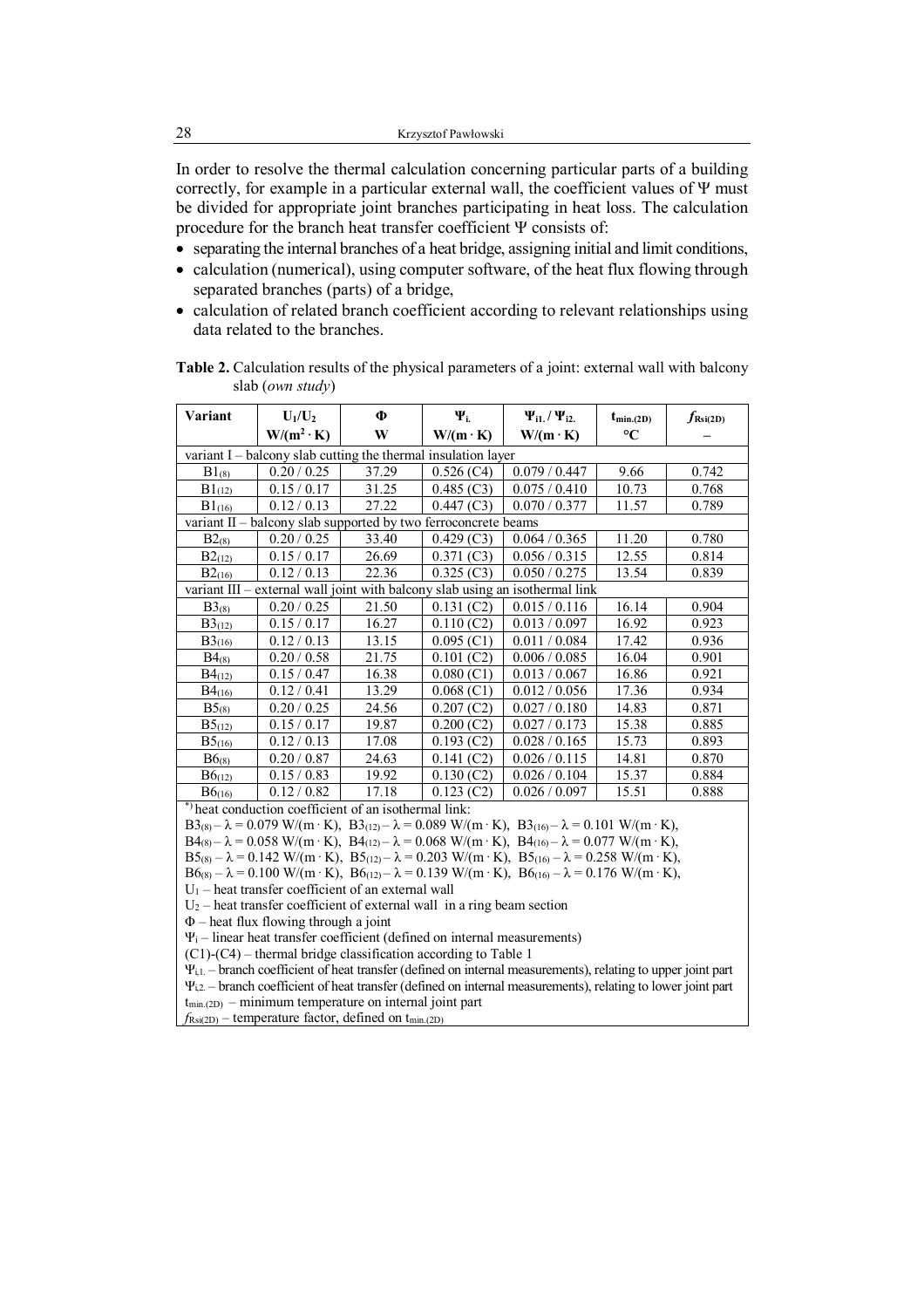Detailed analyses of procedures in this area are described in (Pawłowski, 2016). In the case of an external wall joint with a balcony slab there were defined values of the branch coefficient of heat transfer:  $\Psi_{i,g}$  – for upper joint part,  $\Psi_{i,d}$  – for lower joint part. For numerical calculations using TRISCO-KOBRU 86 software (*Program komputerowy* …), the following assumptions were made:

- joint modelling was performed according to principles introduced in PN-EN ISO 10211:2008,
- heat intercepting resistance  $(R_{si}, R_{se})$  were assumed according to (PN-EN ISO 6946:2008) during calculation of heat fluxes, and according to (PN-EN ISO 13788:2003) during calculation of temperature distribution and temperature factor  $f_{\text{Rsi(2D)}}$ ,
- temperature of internal air  $t_i = 20$ °C (living room), temperature of external air  $t_e = -20$ °C (III zone),
- values of heat conduction coefficients of construction materials  $\lambda$ , W/(m · K), were assumed on tables from (Pawłowski, 2016),
- external two-layer wall: cellular concrete block 24 cm thick  $-\lambda = 0.21$  W/(m · K), polyurethan foam boards of thickness 8 cm / 12 cm / 16 cm –  $\lambda$  = 0.022 W/(m · K), ferroconcrete elements  $\lambda = 1.70 \text{ W/(m} \cdot \text{K)}$ , gypsum parget 1 cm thick  $-\lambda =$ = 0.40 W/(m · K), thin layer parget 1 cm thick  $-\lambda = 0.76W/(m \cdot K)$ , isothermal links  $\lambda$  = 0.058-0.258 W/(m · K).

The calculation results for the analysed variants are presented in Table 2.

#### **2. Summary and conclusion**

Defining the physical parameters (heat and humidity) of an external wall and balcony slab using TRISCO-KOBRU 86 software for a two dimensional stationary heat flow allows the correct design of the material layers of building casing elements. Using approximate values for additional heat loss (for example (PN-EN ISO 14683:2008)) without taking into account the type and thickness of the material is unacceptable during the design process.

In variant I, where the balcony slab cuts the thermal insulation layer, the analyzed joint generates an additional heat loss of  $\Psi = 0.447 - 0.526$  W/(m·K). According to the classification by (Wouters et. al., 2004) the influence of this type of joint (heat bridge) is big (C3) or very big (C4). Additionally, it must be noted that in this type of joint occurs a temperature decrease on the internal surface of a partition  $t_{min}(2D) = 9.66-11.57$ °C. As a consequence, it can be said that in two cases of the calculation variants, there will be risk of surface condensation (development of mildew and mould mushrooms because of the condition:  $f_{\text{Rsi.}(2D)} \ge f_{\text{Rsi.}(kryt.)} = 0.789$ , was not fulfilled – Table 2).

Using a balcony slab supported by two ferroconcrete beams (variant II) results in the lowering of  $\Psi = 0.325-0.429$  W/(m · K) and an increasing value of t<sub>min.(2D)</sub> =  $= 11.20 - 13.54$ °C in relation to variant I.